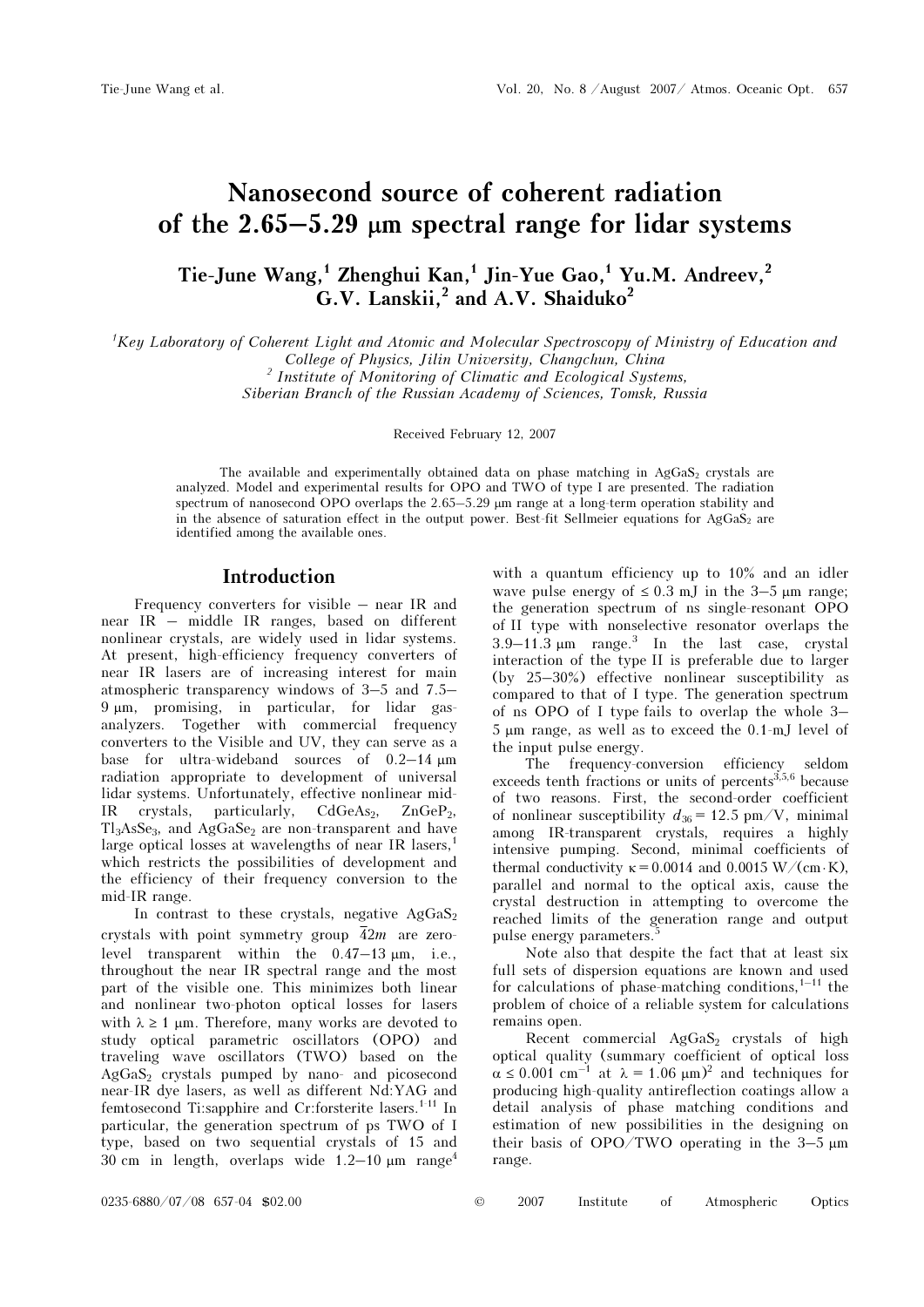## 1. Analysis of phase matching conditions

The following Sellmeier equations for  $AgGaS<sub>2</sub>$ crystals are known:

$$
n_o^2 = 5.728 + \frac{0.2410}{\lambda^2 - 0.0870} - 0.00210\lambda^2,
$$
  

$$
n_e^2 = 5.497 + \frac{0.2026}{\lambda^2 - 0.1307} - 0.00233\lambda^2,
$$
 (1)

$$
\lambda = 0.5 - 13 \text{ }\mu\text{m [Ref. 10]},
$$

$$
n_0^2 = 2.6149 + \frac{3.1769\lambda^2}{\lambda^2 - 0.0739} + \frac{2.1328\lambda^2}{\lambda^2 - 950.0},
$$
  

$$
n_e^2 = 3.0398 + \frac{2.4973\lambda^2}{\lambda^2 - 0.0912} + \frac{2.1040\lambda^2}{\lambda^2 - 950.0},
$$
 (2)

$$
\lambda = 0.5 - 13 \mu m
$$
 [Ref. 9],

$$
n_0^2 = 3.3970 + \frac{2.3982}{1 - 0.09311/\lambda^2} + \frac{2.1640}{1 - 950.0/\lambda^2}
$$
 [Ref. 5],  

$$
n_e^2 = 3.5873 + \frac{1.9533}{1 - 0.11066/\lambda^2} + \frac{2.3391}{1 - 1030.7/\lambda^2},
$$
(3)

$$
n_0^2 = 5.814100 +
$$
  
+ 
$$
\frac{0.0867547}{\lambda^{3.156983} - 0.0356502} + \frac{\lambda^{2.225043}176380.0}{\lambda^{2.225043} - 112586195.0} +
$$
  
+ 
$$
\frac{0.0821721}{\lambda^{4.430430} + 0.315646} + \frac{0.506566}{\lambda^{6.604280} + 6.582197},
$$
  

$$
n_e^2 = 5.530050 + \frac{0.0510941}{\lambda^{2.359877} - 0.141109} +
$$
 (4)

$$
+\frac{\lambda^{2.383834}4253.78}{\lambda^{2.383834}-4304924.0}+\frac{0.195314}{\lambda^{2.566664}+0.0910735},
$$
  

$$
\lambda = 0.49-12 \text{ }\mu\text{m [Ref. 7],}
$$

$$
n_0^2 = 5.79419 + \frac{0.23114}{\lambda^2 - 0.06882} - 2.4534 \cdot 10^{-3} \lambda^2 + 3.1814 \cdot 10^{-7} \lambda^4 - 9.7051 \cdot 10^{-9} \lambda^6,
$$

$$
n_{\rm e}^2 = 5.54120 + \frac{0.22041}{\lambda^2 - 0.09824} - 2.5240 \cdot 10^{-3} \lambda^2 ++ 3.6214 \cdot 10^{-7} \lambda^4 - 8.3605 \cdot 10^{-9} \lambda^6, \tag{5}
$$

#### 0.54 μm < λ < 12.9 μm [Refs. 6, 8],

where  $\lambda$  is the wavelength;  $n_0$  and  $n_e$  are the refractivity of ordinary and extraordinary waves, respectively.

Birefringence dispersions, calculated by Eqs.  $(1)$ – $(5)$ , are shown in Fig. 1.

Birefringence minima, assessed by equations from Ref. 10, and maxima, assessed by equations from Ref. 7, yield the phase-matching estimation curves giving the maximal and minimal angles of phase matching for OPO of type I almost throughout the phase-matching range (Fig. 2).

In particular, in the spectral regions, close to degeneracy points, the phase matching angles, calculated according to Ref. 10, are several degrees higher than all known experimental results; the results, estimated by data from Ref. 5 insignificantly exceed those from Ref. 7.







Fig. 2. Phase-matching curves for Nd:YAG-laser pumped OPO/TWO of type I. Markers correspond to experimental results.

In their turn, data from Refs. 7 and 8 noticeably differing in birefringence value at the most part of the analyzed range, give virtually equal values of phase-matching angles both at the degeneracy point and in the rest of the phase-matching range. The conclusion can be drawn from Fig. 2, that experimental angles of phase matching for OPO of type I are mostly agree with estimates by the dispersion data.<sup>8</sup> For OPO of type II, phase-matching curves differ far less up to  $\lambda < 10.5$  µm, and the spectral dependence of the experimental data completely follows the dependences, estimated by data from Refs. 7 and 8. However, in this case, the  $experimental$  data on phase-matching angles<sup>8</sup> throughout the measurement range are closer by approximately 1° to the estimations from Ref. 7.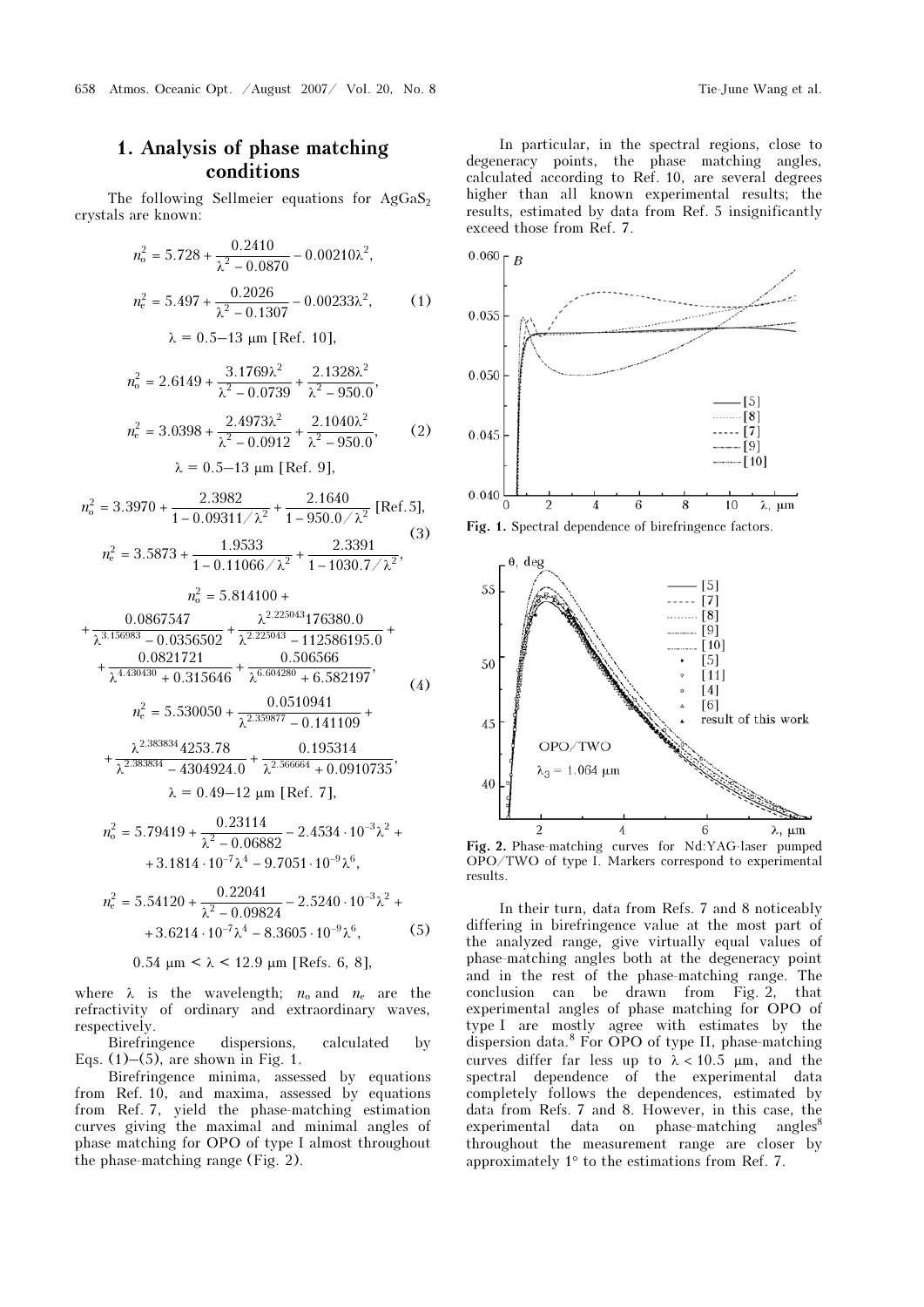#### 2. Experiment

In this work, a nanosecond OPO of type I, built according to an ordinary optical scheme, is studied. A nanosecond electrooptical Q-switch Nd:YAG laser of our own design was used as a pump laser. Its output parameters are the following: the diameter of output  $TEM_{00}$  beam is 1.4 mm, the half-height pulse width (FWHM) is 8–10 ns, the pulse energy is up to 100 mJ, the pulse repetition rate is up to 10 Hz. The pumping pulse energy was controlled by a quarterwave plate, Glan prism, attenuators, and varying supply voltage. Energy distribution in the pump beam cross section was controlled with a digital IR video camera. Crystal adjustment to the phasematching direction with a precision of 4.5″ was carried out with a computer-controlled RCA100 positioner (Zolix Instruments Co., Ltd, China), equipped with a step motor. The generated radiation wavelength was determined with a computercontrolled UV-DIL SBP300 monochromator (Zolix Instruments Co., Ltd, China) with a grating of 66 dash/mm. Radiation pulses were recorded with a nitrogen-cooled SRT photoconductor (area of sensitivity is  $0.5 \times 0.5$  mm and time constant is about 10 ns) or a piroelectric PCI-L-3 detector (Vigo System S.A., Poland) (spectral sensitivity range is  $2-12 \mu m$ , area of sensitivity is  $1 \times 1 \text{ mm}$ , time constant is less than 1 ns). Temporal behavior of the recorded pulses was analyzed with a digital twochannel TDS3052 oscillograph (Tektronix Inc.) having a pass band of 500 MHz and a time constant of 1.3 ns. The pulse energy was measured with a calibrated piroelectric detector.

In this experiment, an antireflection  $AgGaS<sub>2</sub>$ crystal (MolTech GMBH, Germany) of  $10 \times 7 \times 20$  mm in size with the orientation  $\theta = 47^{\circ}$ and  $\varphi = 45^{\circ}$  was used for interactions of type I. The coefficient of crystal optical loss  $\alpha < 0.005$  cm<sup>-1</sup> at the Nd:YAG laser wavelengths within the region of maximal transparency was determined with a Fourier spectrometer Avatar 360 FTIR, Nicolet, USA (2.5–  $25 \mu m$ , a spectral resolution of  $4 \text{ cm}^{-1}$ ). Working antireflection surface of the crystal had a high transparency (HT) at a pumping wavelength of 1.06 μm (HT<sub>1.06</sub> > 98%), as well as at wavelengths of signal  $(HT_{1,3-1.7} > 99,5\%)$  and idler  $(HT_{3-5} > 95\%)$ branches of parametric generation. Both dielectric mirrors of OPO cavity are similar, with  $HT_{1.06}$  > 98%,  $HR_{1.3-1.7}$  > 99-99.4%, and  $HT_{3-5}$  > 88-98%.

When OPO ns-pulse pumping, the long-term stable generation of idler wavelengths within the 2.65–5.29 μm range with an output pulse energy up to 0.32 mJ, free of some saturation effect indications, was obtained. The dependence of OPO output pulse energy on the pump energy is exemplified in Fig. 3.

The pump energy increase by 15–20% due to the use of an optic amplifier with the coefficient of amplification  $G \geq 3$  resulted in indications of output pulse energy saturation and destruction of dielectric mirrors after the OPO operation during several

hours. The 1.5-fold increase of pump beam diameter with preserving the peak pump intensity allowed almost doubling of the OPO output pulse energy. In case of using a dispersive prism with an acute angle of 30°, with the same antireflection quality as the nonlinear crystal, the generation range became almost halved. According to our data, the spectrum of ns OPO of I type, based on  $AgGaS<sub>2</sub>$  crystals, for the fist time totally overlaps the range of main atmospheric transparency window of  $3-5 \mu m$ , and the maximal energy of ns-pulses at the wavelengths of idler generation path is gained. As well, the OPO with selective cavity has been activated for the first time.



Fig. 3. Output pulse energy of the idler OPO wave as a function of the pump energy.

The experimental data on angles of phase matching (see Fig. 2) are in good agreement with estimates by the data from Ref. 8 and completely repeat the spectral behavior of experimental data<sup>6</sup> for a crystal of the same producer. Absolute values of phase matching angles in this case exceed the values, given in Ref. 6, by 20′, which is within the crystal cutting precision. When approaching degeneracy points, experimentally determined angles of phase matching have a tendency of displacing to the phasematching curve, calculated by data from Ref. 9. The same conclusion can be also drawn for the experimental data from Ref. 4 and, probably, Refs. 5 and 11.

A rhodamine 6G passive mode locking Nd:YAG laser of our design, with amplifier  $(G > 3)$ , generating a train of 8–13 isolated 100-ps pulses (FWHM) with 6.2-ns interval,  $(80 \pm 20)$ -ns envelope length, and summarized train energy of 2–3 mJ, did not allow us to register TWO because of surface damages of the crystal and OPO mirrors. It was found that the  $AgGaS<sub>2</sub>$  crystal resistance to modelocking pulses is only 5–6 times higher than to smooth pulses of the same duration.

The effect of parametric generation was registered in the 3.1 μm region when using as a pumping source the OPO with a ring cavity of